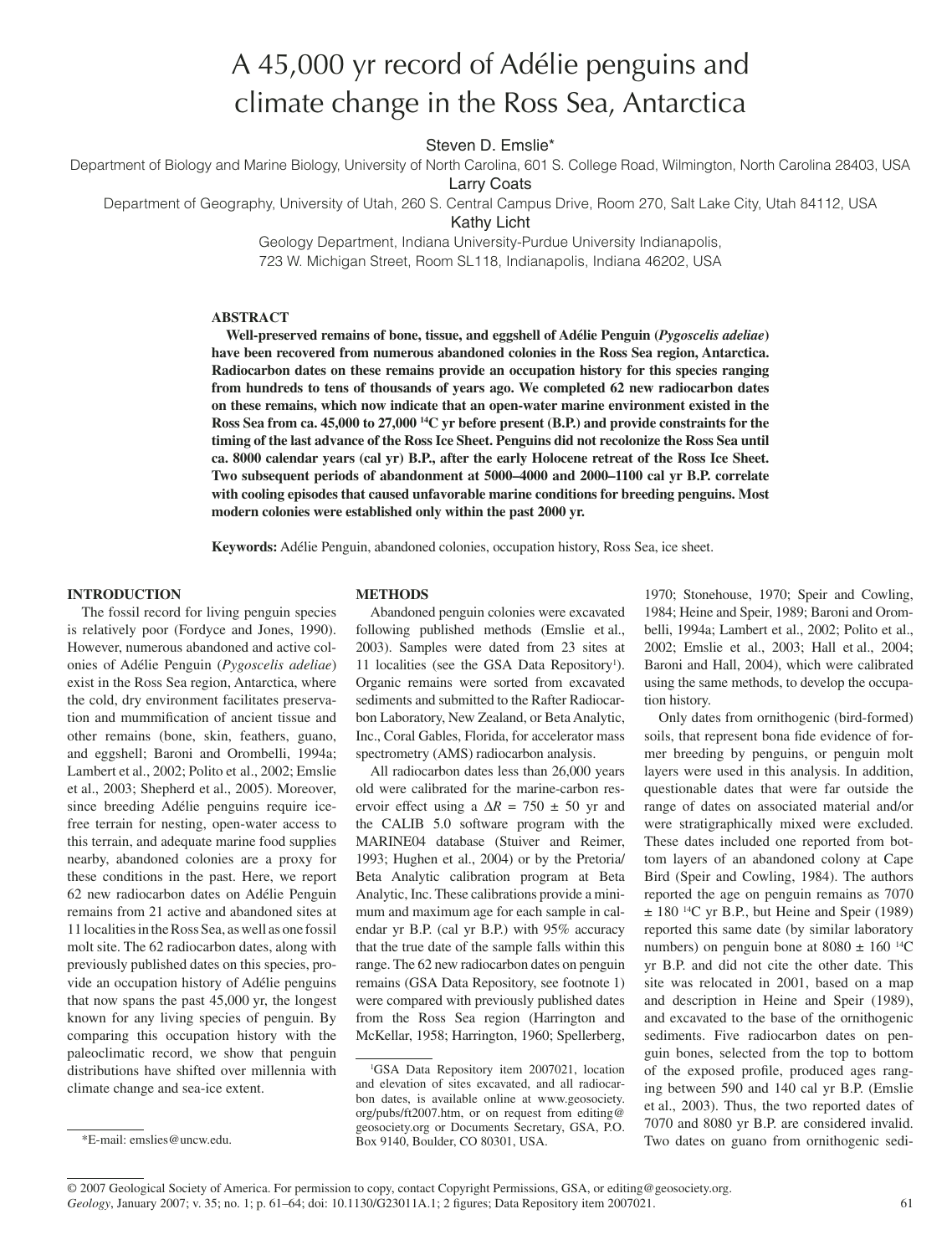ments at Cape Hickey are reported as 11,325  $± 360$  and  $13,070 ± 405$  yr B.P. (Baroni and Orombelli, 1994a). Two additional old guano dates also have been reported from this site (Lambert et al., 2002). However, all these dates from Cape Hickey may be contaminated by old carbon and are considered invalid (Hall et al., 2004). Two old dates on guano from Campo Icarus (TO-4966,  $10,180 \pm 150$  yr B.P.) and Gondwana Station (TO-4965, 9220 ± 100 yr B.P.; Lambert et al., 2002) were redated by Baroni and Hall (2004) and were found to be much younger in age than originally reported (OS-27673 and OS-27547, respectively).

### **HISTORY OF THE ROSS ICE SHEET**

Two sites have produced a series of radiocarbon dates that verify the presence of breeding penguins in the Ross Sea during the mid- Wisconsinan (Fig. 1; GSA Data Repository, see footnote 1). Cape Hickey is a remote site where only a few small pockets of ornithogenic soils from abandoned colonies are exposed. The oldest dates on penguin eggshells from these deposits range from 27,170 to 43,010 14C yr B.P. and imply that open water existed there during that period. The sites were re-exposed by ca. 4000–3000 cal yr B.P. because dates on penguin remains from upper deposits indicate reoccupation by breeding penguins at that time. In addition, an exposure of laminated layers of penguin tissue and bone under ~20 m of overlying sediments was discovered on Beaufort Island by Seppelt et al. (1999) in 1997 and was described as a possible former breeding colony of Emperor or Adélie penguins. Our visit to the site in 2005 indicated that the deposits are not characterized by ornithogenic soils as found at abandoned colonies, but are dominated by matted layers of pin feathers that are characteristic of molting sites. The feathers and bones have been identified as Adélie Penguin. Two feathers and one bone from these layers dated beyond the range of radiocarbon dating (>44,000 yr old) and are now the oldest known records for this species. This site also implies that open water existed in the Ross Sea in the mid-Wisconsinan. These deposits were probably covered by glacial ice for most of the period following the last advance of the marine-based Ross Ice Sheet.

These pre-Holocene dates on penguin remains are consistent with terrestrial and marine glacial geological data. During the late Quaternary Last Glacial Maximum (LGM), grounded ice from the Ross Ice Sheet extended as far north as Coulman Island in the Ross Sea Embayment (Fig. 1; Anderson et al., 1992; Licht et al., 1996; Conway et al., 1999; Shipp et al., 1999). Previous research has shown that glacial ice did not advance into the mouth of Taylor Valley until after 24,000 14C yr B.P. (Hall and Denton, 2000). Dates on foraminifera from glacial marine sediments on the western



**Figure 1. Location of study region in Antarctica and ages for Adélie penguin occupations (in calendar yr B.P. [cal yr B.P.]) in Ross Sea over 45,000 yr. Locations of Ross Ice Shelf grounding lines since mid-Wisconsinan also are shown in radiocarbon years, (14C yr B.P.).**

Ross Sea continental shelf just northward of the LGM grounding line also show that open-water conditions existed there until at least ca. 22,000 <sup>14</sup>C yr B.P. (Licht et al., 1996). Additionally, the solar insolation curve for 65°S (Berger and Loutre, 1991) shows a period of above average insolation (>440 W/m2 ) from 54,000 to 38,000 yr B.P., suggesting possible solar forcing for this period of open water in the Ross Sea (Fig. 2), particularly considering that a change in external forcing takes 8000–10,000 yr to propagate through the ice mass. Thus, the Ross Ice Sheet, or an ice shelf extending from the grounding line, could not have advanced past Cape Hickey until after ca. 27,000 14C yr B.P. and reached its LGM grounding line in the western Ross Sea by ca. 18,000–20,000 14C yr B.P. (Ingólfsson et al.,

1998; Domack et al., 1999). This rate of ice sheet advance is similar to that of its retreat, the latter of which is estimated at ~50–100 m/yr based on marine-sediment data (Licht et al., 1996; Domack et al., 1999; Licht and Andrews, 2002).

No data exist as to where Adélie penguins had breeding colonies during the LGM, or prior to 45,000 14C yr B.P. We can only speculate that populations were reduced during these periods and that refuges were located on icefree islands beyond the continental shelf (e.g., Balleny Islands), or on a shallow exposed shelf when sea level was ~80 m lower at this time (Chappell et al., 1996; Waelbroeck et al., 2002). Thus, these earlier sites may now be obliterated, under water, or under existing ice shelves and glaciers.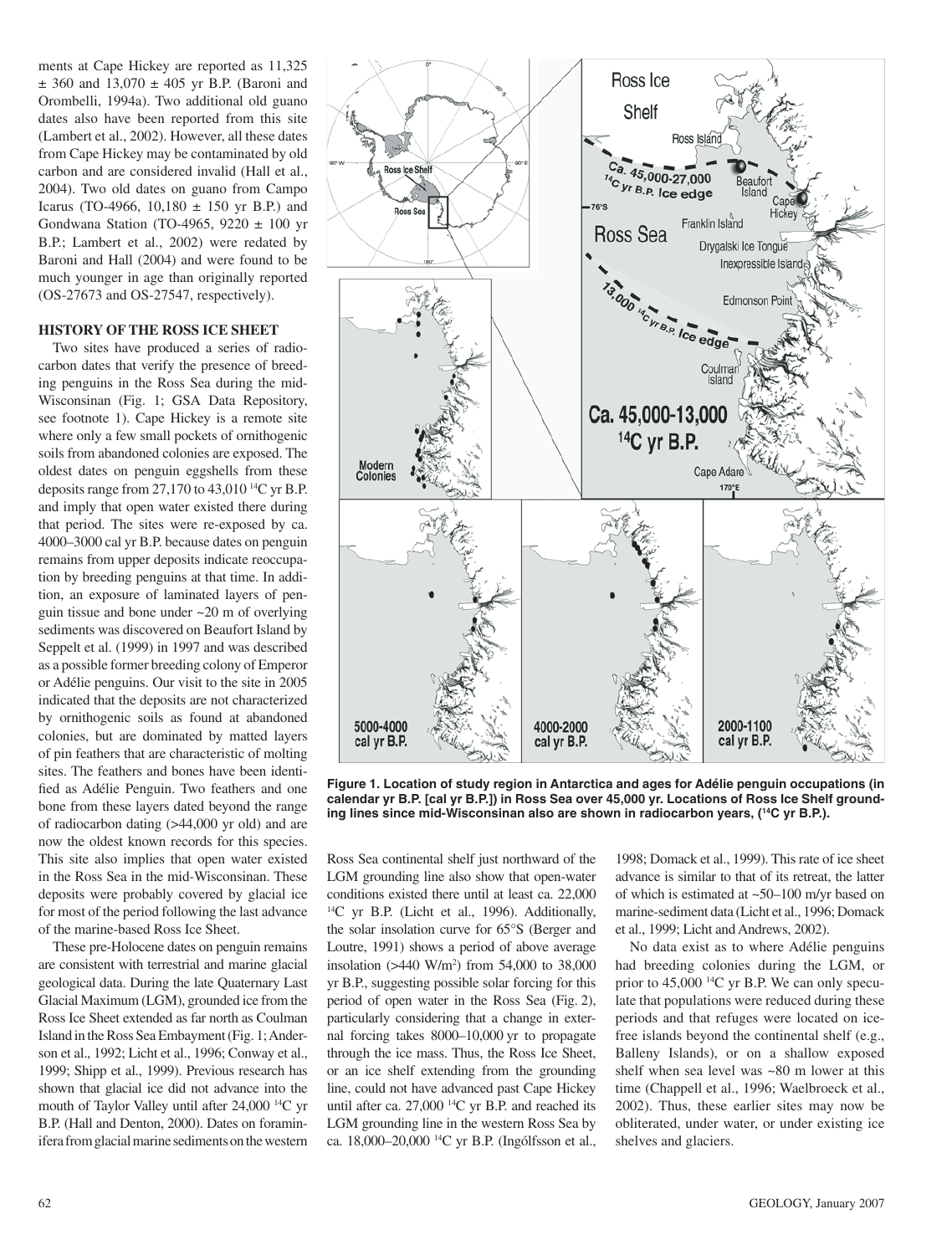

**Figure 2. A: Solar insolation forcing for 65°S adapted from original in Berger and Loutre (1991). Histogram depicts periods of Adélie penguin occupation with heights of bars providing frequency of radiocarbon dates on penguin remains per time period. Occupation periods indicate open-water conditions in Ross Sea at those times. B: Composite relative sea-level curve**  (approximates eustatic value) showing confidence interval in gray modified from Waelbroeck **et al. (2002). Antarctica's relative sea-level history will be somewhat different because of ice sheet's isostatic effects; however, local data for entire time interval are not available.**

## **HOLOCENE PENGUIN OCCUPATIONS**

The radiocarbon chronology reveals that the Ross Sea was not reoccupied by breeding penguins until after Ross Ice Sheet began receding at ca. 13,000 14C yr B.P. (Conway et al., 1999; Domack et al., 1999). By ca. 9600 14C yr B.P., most of the northern Ross Sea (defined as north of the Drygalski Ice Tongue at 75°24′S) was open water again (Cunningham et al., 1999; Masson et al., 2000; Licht and Andrews, 2002), and the first Holocene penguin occupations were restricted to the Terra Nova Bay region (North Adélie Cove and Campo Icarus) at ca. 8000 cal yr B.P. (Baroni and Orombelli, 1994a; Lambert et al., 2002). By ca. 5000–4000 cal yr B.P., only a few sites were occupied along the central Victoria Land Coast (Prior Island to Terra Nova Bay), as well as Franklin Island (Fig. 1). This limited occupation correlates with a cooling period documented in the geologic and hydrologic records. Data from ice cores and raised beaches indicate that a Holocene "optimum," or period of warming and glacial retreat, occurred from ca. 7000 to 5000 cal yr B.P. in the Ross Sea (Ingólfsson et al., 1998; Masson et al., 2000; Baroni and Orombelli, 1994b), although Steig et al. (1998) and Cunningham et al. (1999) place the age for this retreat at 6000 cal yr B.P. The cooling period that followed this "optimum" may have caused extensive permanent sea ice or unfavorable marine conditions that prevented penguins from occupying sites along the Scott Coast; glacial readvancements also are documented in the Antarctic Peninsula, indicating a widespread climatic event at this time (Ingólfsson et al., 1998). However, open water

must have existed in the Terra Nova Bay region by at least 5000–4000 cal yr B.P. to allow penguins to reach breeding colonies in this area as well as at Franklin Island; this supports marine sedimentary data for a mid-Holocene origin of the Terra Nova polynya that persists in this region today (Berkman et al., 1998).

From ca. 4000 to 3000 cal yr B.P., there was extensive occupation by Adélie penguins along the central to southern coastlines, which was associated with climate warming. This occupation period has been referred to as the "penguin optimum" (Baroni and Orombelli, 1994a). Our data support this optimum, but with one occupation enduring at Marble Point in the southern Ross Sea until ca. 2000 cal yr B.P. After that time, the southern Ross Sea was abandoned by breeding penguins for ~900 yr, probably due to extensive permanent sea-ice coverage at that time that blocked access to ice-free terrain along the Scott Coast (Emslie et al., 2003). In concordance with this abandonment, the record now shows the earliest known occupation at Cape Adare in the northern Ross Sea, with continued occupation of Inexpressible Island in Terra Nova Bay (Fig. 1). Another new occupation occurred at Edmonson Point shortly after these. Cape Adare now has the largest Adélie Penguin colony in Antarctica with an estimated size of ~85,000–135,000 nests (Woehler, 1993; Ainley, 2002). The colony is located on a broad flat beach only 1–2 m above present sea level. Paralleltrending ridges and mounds on this beach that extend for hundreds of meters have been described as raised beaches (Colhoun et al., 1992), but are composed of basal beach sediments

capped entirely by ornithogenic soils formed by breeding penguins. Thus, these extensive ridges are all bird-formed and are not the result of any geological or glaciological processes.

Until now, no penguin remains have been dated from Cape Adare, contrary to what has been inferred in the literature (Ingólfsson et al., 1998; Cunningham et al., 1999; Licht et al., 1999). Dates presented here on the ornithogenic sediments from the mounds on the beach as well as abandoned sites on a terrace 300 m above the beach indicate that penguin occupation at this colony did not begin until ca. 2000 cal yr B.P. This late Holocene occupation coincides with extensive abandonment to the south (Emslie et al., 2003) and may be interpreted as a shift in the population center for Adélie penguins to the northern Ross Sea at the end of the "penguin optimum." Most of the currently active penguin colonies in the northern Ross Sea have been dated to no older than ca. 2000 cal yr B.P., while the oldest in the southern Ross Sea do not predate ca. 1100 cal yr B.P. (Polito et al., 2002; Emslie et al., 2003). Only one colony at Inexpressible Island appears to have had a continuous occupation for the past ~7000 yr, perhaps in association with the inception of the Terra Nova Bay polynya. While most active colonies in the southern Ross Sea have been dated, at least ten others in the northern Ross Sea, located on Coulman Island and north to Cape Adare, have not yet been dated and warrant further investigation.

#### **CONCLUSIONS**

The Adélie Penguin record indicates major shifts in this species' population in the Ross Sea during the Holocene, including two periods of large-scale abandonment at 5000–4000 and 2000– 1100 cal yr B.P. These population shifts are in accord with ancient DNA data from this species that evince a high rate of microevolution over the past 6000 yr in the Ross Sea, perhaps in response to mega- icebergs and a constantly changing sea-ice regime over millennia (Shepherd et al., 2005). Our data reveal that the current distribution of Adélie penguins in the Ross Sea is a relatively recent phenomenon resulting from thousands of years of climate change. We expect that population shifts by Adélie penguins will remain a dynamic process in this region of Antarctica.

#### **ACKNOWLEDGMENTS**

This research was funded by grants 9909274 and 0125098 from National Science Foundation (NSF) Office of Polar Programs. Radiocarbon samples were completed at the Rafter Radiocarbon Laboratory, New Zealand, and Beta Analytic, Inc., Florida. We thank Raytheon Polar Services and the Italian Antarctic Program for logistical support, and E. Cavallerano, S. Loiacono, M. Polito, and J. Smykla for assistance in the field. C. Baroni and D. Ainley provided valuable comments on an earlier version of this paper. Comments by H. Conway, W. Fraser, and one anonymous reviewer also improved the manuscript.